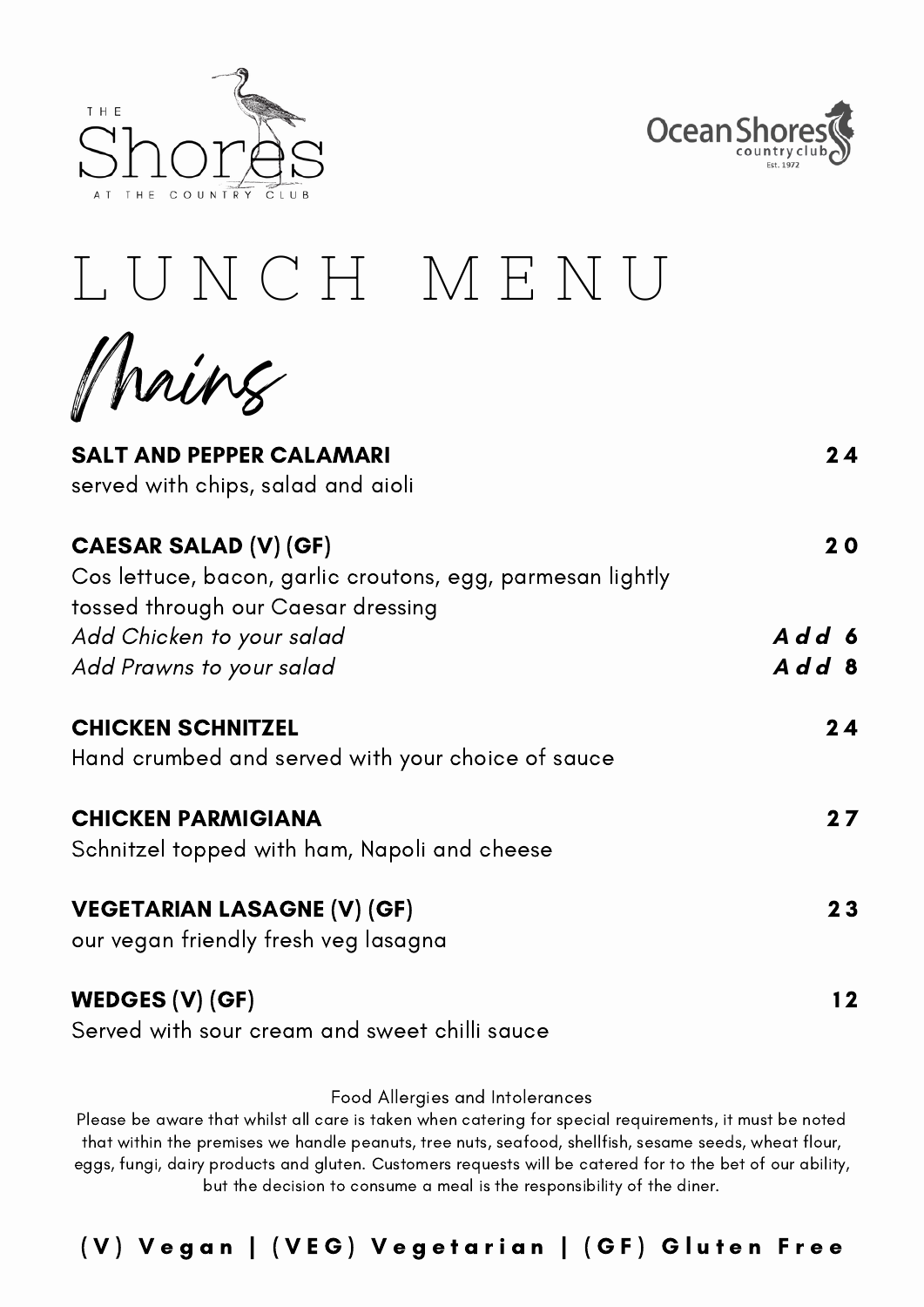



1 3

Burgers

BLT BURGER Grilled Bacon, tomato, lettuce, BBQ sauce and Chips

| <b>HAMBURGER</b><br>Beef Patty, caramelised onion, tomato, beetroot, lettuce,<br>BBQ sauce, aioli and chips      | 14 |
|------------------------------------------------------------------------------------------------------------------|----|
| <b>STEAK BURGER</b><br>Grilled Steak, caramelised onion, tomato, beetroot lettuce, BBQ<br>sauce, aioli and chips |    |
| <b>BACON &amp; EGG ROLL</b><br>Grilled bacon, fried egg, BBQ sauce & Chips                                       | 14 |
| <b>CHICKEN BURGER</b>                                                                                            |    |

Grilled chicken breast, Bacon, lettuce, parmesan and Aioli and chips

 $\mu$ uo $\gamma$ 

KIDS UNDER 12 YEARS includes ice-cream and topping

| <b>CHICKEN NUGGETS AND CHIPS</b>        | 12      |
|-----------------------------------------|---------|
| <b>CRUMBED FISH AND CHIPS</b>           | $12 \,$ |
| <b>BEEF AND CHEESE BURGER AND CHIPS</b> | $12 \,$ |
| <b>HAWAIIAN PIZZA</b>                   | 12      |